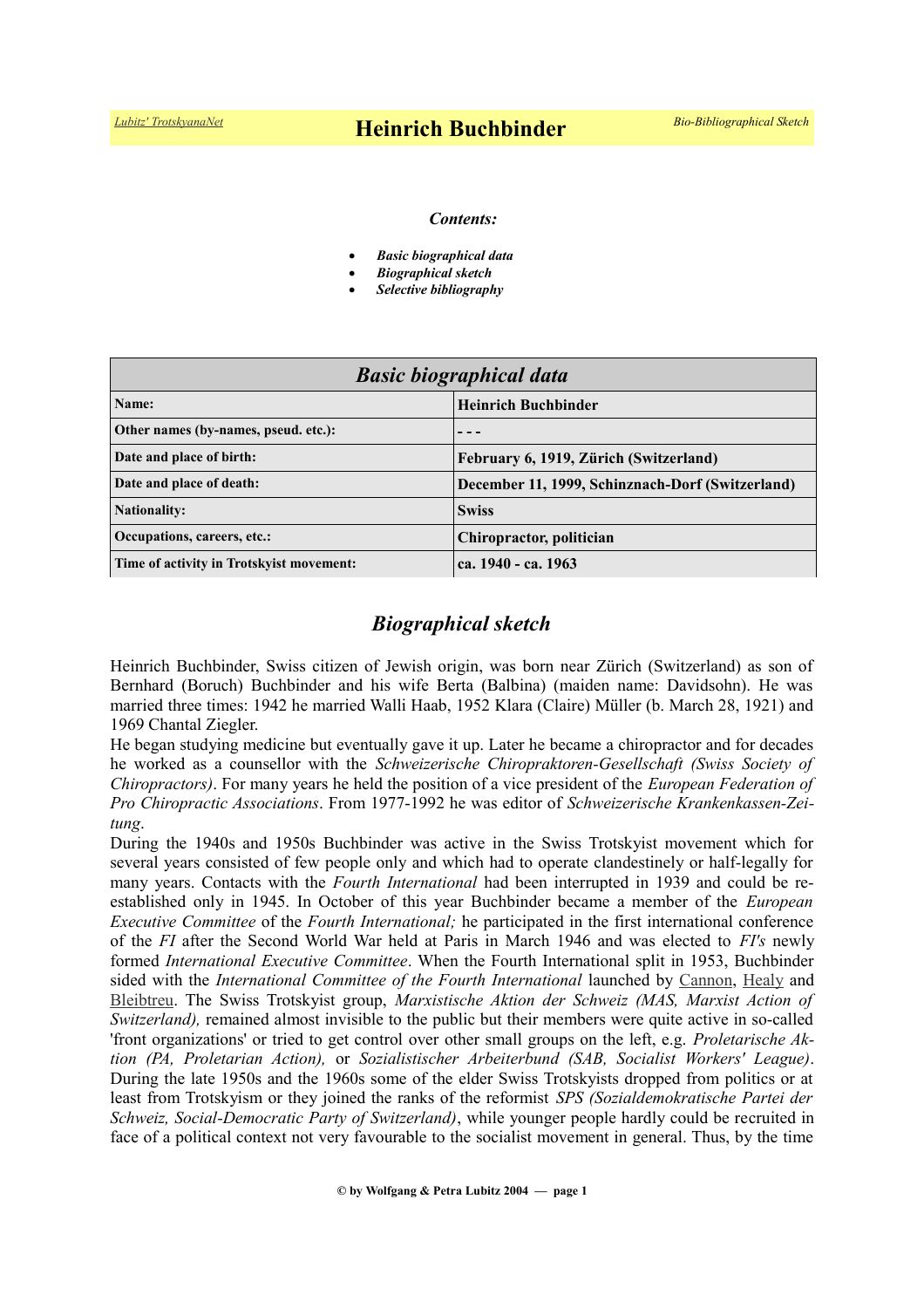of the re-unification congress of the Fourth International (1963) both the *MAS* as well as the *SAB* factually did no longer exist as functioning organizations. In the late 1950s Heinrich Buchbinder and his comrades supported the anti-colonial struggle of the Algerian people and they launched a campaign against nuclear weapons in Switzerland which culminated in a referendum held in 1962 which was supported by one third of the voters. In the early 1960s Buchbinder functioned as co-president of the *European Federation Against Atomic Arms* and he was a member of the *Permanent Council of the Accra Assembly 'The World Without the Bomb'*. When it came to a revival of Swiss Trotskyism in the late 1960s and early 1970s, Buchbinder did not participate in this process since he did no longer considered himself a Trotskyist.

But he maintained a great variety of political activities and of international relations. As an obituary stated: the former Trotskyist had become a "chastened" socialist and an entertaining cosmopolitan. As a "late starter" he became a member of the *SPS* and eventually their delegate to the *Socialist International*. Furthermore he enjoyed the reputation of a distinguished expert with regard to health policy issues and questions of national and international security, arms control, etc., themes about which he published articles and brochures, too. He was a member of *SPS's* Military Commission in the 1970s, and from 1977 to 1993 he was *SPS* deputy in the *Großrat* of Aargau, the regional parliament of the *Kanton Aargau.* 

Buchbinder died at his home in Schinznach-Dorf on December 11, 1999.

## *Selective bibliography* [1](#page-1-0)

### *Selective bibliography: Books authored by Buchbinder*

Landesverteidigung im Atomzeitalter. - Zürich : Schweizerische Bewegung gegen Atomare Aufrüstung, 1966. - 81 pp.

#### *Selective bibliography: Books, pamphlets and journals to which Buchbinder contributed*

Das Arbeiterwort (Zürich) <TSB 0043>

Grenzerfahrungen (Aarau)

Die Herausforderung der Zukunft : zur Sicherheit der Schweiz / Beitr. von Heinrich Buchbinder [et al.] Hrsg. und eingel. von Curt Gasteyger. - Überarb. und erg. Ausg. - [Zürich] : Chance Schweiz, 1984. - 133 pp.

SDI : Informationen und Analysen zur strategischen Verteidigungsinitiative der USA ; Referate zu einem brennenden Thema / Josef Feldmann [et al.] - Zürich : SAD, 1986. - 113 pp. - (Schriften der SAD ; 22)

La sécurité de la Suisse : les défis de l'avenir / textes réunis par Curt Gasteyger. Contributions de Klaus Jacobi [et al.] - Genève : Institut Universitaire de Hautes Etudes Internationales, 1983. - 125 pp.

### *Selective bibliography: Literature about Buchbinder*

Brian, Sarah: Buchbinder, Heinrich, in: *Historisches Lexikon der Schweiz*, Bd. 2, Basel, 2003, p.776. [Biographical sketch]

Dragojevic, Srdjan: In Accra gegen die Atombombe, in: *Æther*, 2018 (2), pp. F1-F16

Federer, Lucas: Buchbinder, Heinrich, 1919-1999, in: *Federer, Lucas: Zwischen Internationalismus und Sachpolitik*, Bielefeld, 2022 , pp. 319-320. [Biographical sketch]

Gross, Christian: Trotz alledem! Motivationen eines Aktivisten, in: *Æther*, 2018 (2), pp. G1-G16

Widmer, Hans-Peter: Sicherheitspolitiker und Weltenbürger : zum Tod von Heinrich Buchbinder, in: *Neue Zürcher Zeitung*, 1999 (Dec.13), p.9. [Obituary]

<span id="page-1-0"></span><sup>1)</sup> TSB item numbers (e.g. <TSB 0716>) refer to Lubitz' *Trotskyist Serials Bibliography*, München [etc.], 1993 which is out of print but now [available as a PDF file](https://www.trotskyana.net/LubitzBibliographies/Serials_Bibliography/serials_bibliography.htm#PDF) within the framework of our *Lubitz' TrotskyanaNet website*. In TSB you can find detailed descriptions concerning the respective Trotskyist papers, journals, bulletins and the like.